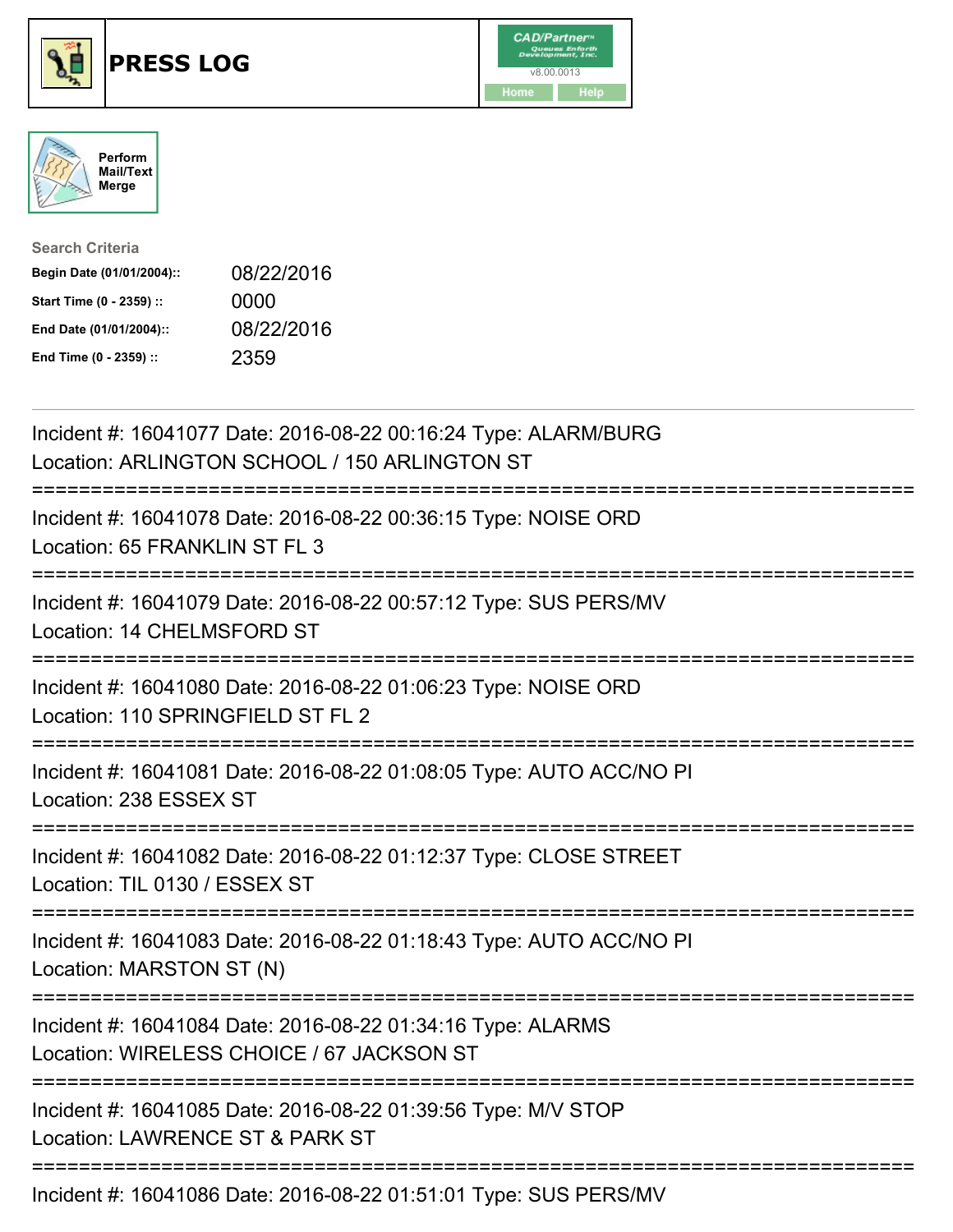Location: 29 OLIVE AV =========================================================================== Incident #: 16041087 Date: 2016-08-22 02:24:25 Type: M/V STOP Location: HAVERHILL ST & JACKSON ST =========================================================================== Incident #: 16041088 Date: 2016-08-22 02:31:03 Type: M/V STOP Location: LOWELL ST & OXFORD ST =========================================================================== Incident #: 16041091 Date: 2016-08-22 02:33:29 Type: MISSING PERS Location: 76 MELVIN ST =========================================================================== Incident #: 16041089 Date: 2016-08-22 02:33:48 Type: BUILDING CHK Location: 700 ESSEX ST =========================================================================== Incident #: 16041090 Date: 2016-08-22 02:35:39 Type: M/V STOP Location: 700 ESSEX ST =========================================================================== Incident #: 16041092 Date: 2016-08-22 02:41:33 Type: ALARMS Location: ARLINGTON SCHOOL / 150 ARLINGTON ST =========================================================================== Incident #: 16041093 Date: 2016-08-22 02:57:02 Type: BUILDING CHK Location: ANDOVER ST & PARKER ST =========================================================================== Incident #: 16041094 Date: 2016-08-22 02:59:19 Type: DISTURBANCE Location: 276 BROADWAY =========================================================================== Incident #: 16041095 Date: 2016-08-22 02:59:21 Type: DISORDERLY Location: 187 BROADWAY =========================================================================== Incident #: 16041096 Date: 2016-08-22 03:12:37 Type: M/V STOP Location: BROADWAY & CROSS ST =========================================================================== Incident #: 16041097 Date: 2016-08-22 03:16:59 Type: M/V STOP Location: MARSTON ST =========================================================================== Incident #: 16041098 Date: 2016-08-22 03:32:09 Type: BUILDING CHK Location: HAFFNERS GAS STATION / 469 HAVERHILL ST =========================================================================== Incident #: 16041099 Date: 2016-08-22 03:35:59 Type: M/V STOP Location: 5 CYPRESS AV ===========================================================================

Incident #: 16041100 Date: 2016-08-22 03:38:54 Type: BUILDING CHK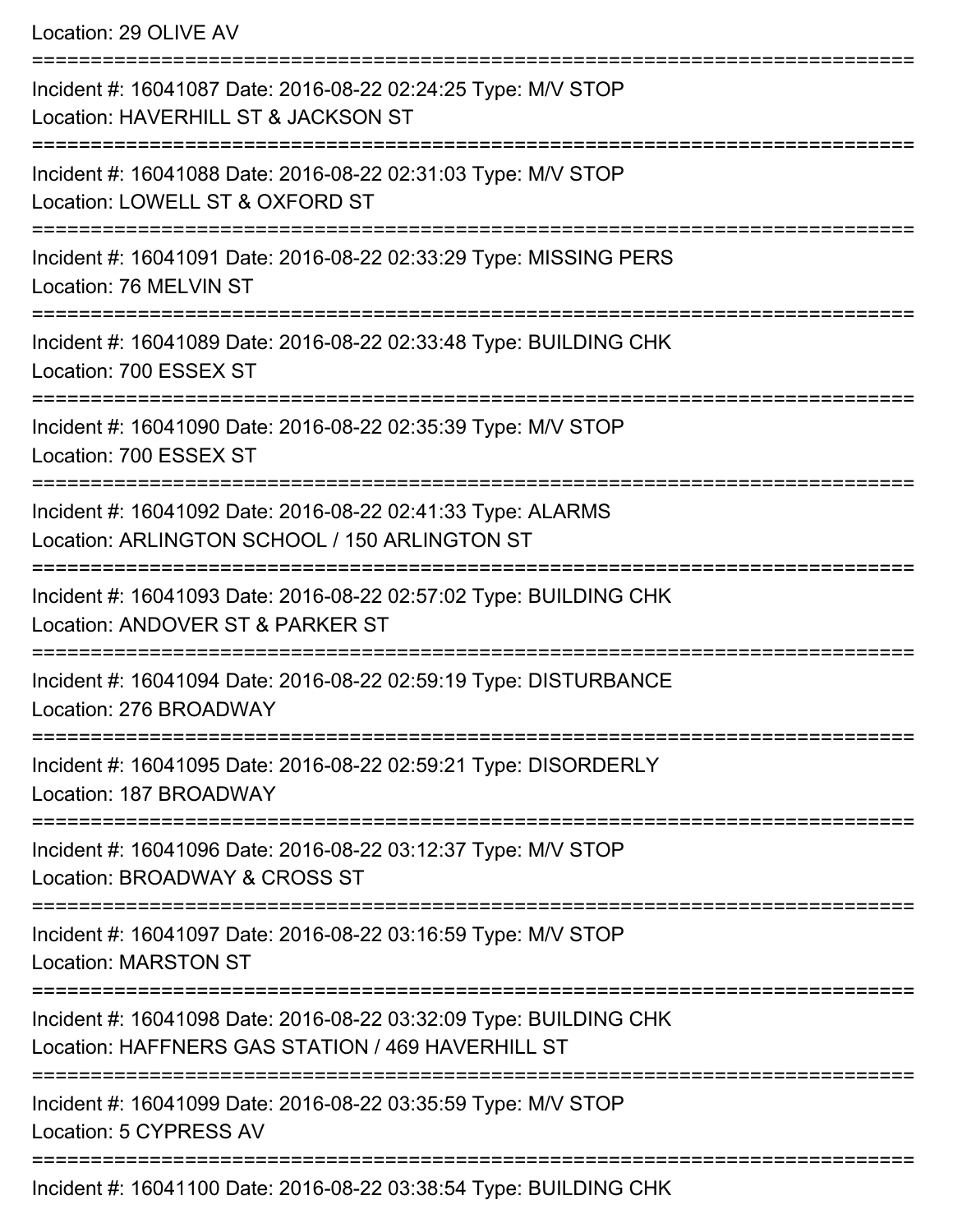| Incident #: 16041101 Date: 2016-08-22 03:39:23 Type: BUILDING CHK<br>Location: GRAINGER / 121 MARSTON ST                  |
|---------------------------------------------------------------------------------------------------------------------------|
| Incident #: 16041102 Date: 2016-08-22 03:43:08 Type: SPECIAL CHECK<br><b>Location: MELROSE ST</b>                         |
| Incident #: 16041103 Date: 2016-08-22 03:47:22 Type: ALARMS<br>Location: LAWRENCE PUBLIC LIBRARY / 51 LAWRENCE ST         |
| Incident #: 16041104 Date: 2016-08-22 03:53:12 Type: ASSIST FIRE<br>Location: 70 BROOK ST                                 |
| Incident #: 16041105 Date: 2016-08-22 04:21:01 Type: M/V STOP<br>Location: E HAVERHILL ST & OAK ST                        |
| Incident #: 16041106 Date: 2016-08-22 04:23:51 Type: BUILDING CHK<br>Location: VENTENARIO COMMUNICATIONS / 111 JACKSON ST |
| Incident #: 16041107 Date: 2016-08-22 04:33:25 Type: M/V STOP<br>Location: FERRY ST & MANN ST                             |
| Incident #: 16041108 Date: 2016-08-22 04:48:23 Type: AUTO ACC/NO PI<br>Location: 340 LOWELL ST                            |
| Incident #: 16041109 Date: 2016-08-22 05:04:54 Type: ALARMS<br>Location: TOWRHILL MINIMART / 99 AMES ST                   |
| Incident #: 16041110 Date: 2016-08-22 06:06:06 Type: ALARMS<br>Location: 7 BALLARD WY                                     |
| Incident #: 16041111 Date: 2016-08-22 06:49:16 Type: ALARMS<br>Location: HAFFNER'S CORPORATE OFFICE / 2 INTERNATIONAL WY  |
| Incident #: 16041112 Date: 2016-08-22 06:53:30 Type: ALARMS<br>Location: MINASIAN LAW OFFICE / 127 S BROADWAY             |
| Incident #: 16041113 Date: 2016-08-22 07:06:48 Type: PARK & WALK<br>Location: 0 BROADWAY                                  |
| Incident #: 16041114 Date: 2016-08-22 07:32:02 Type: M/V STOP                                                             |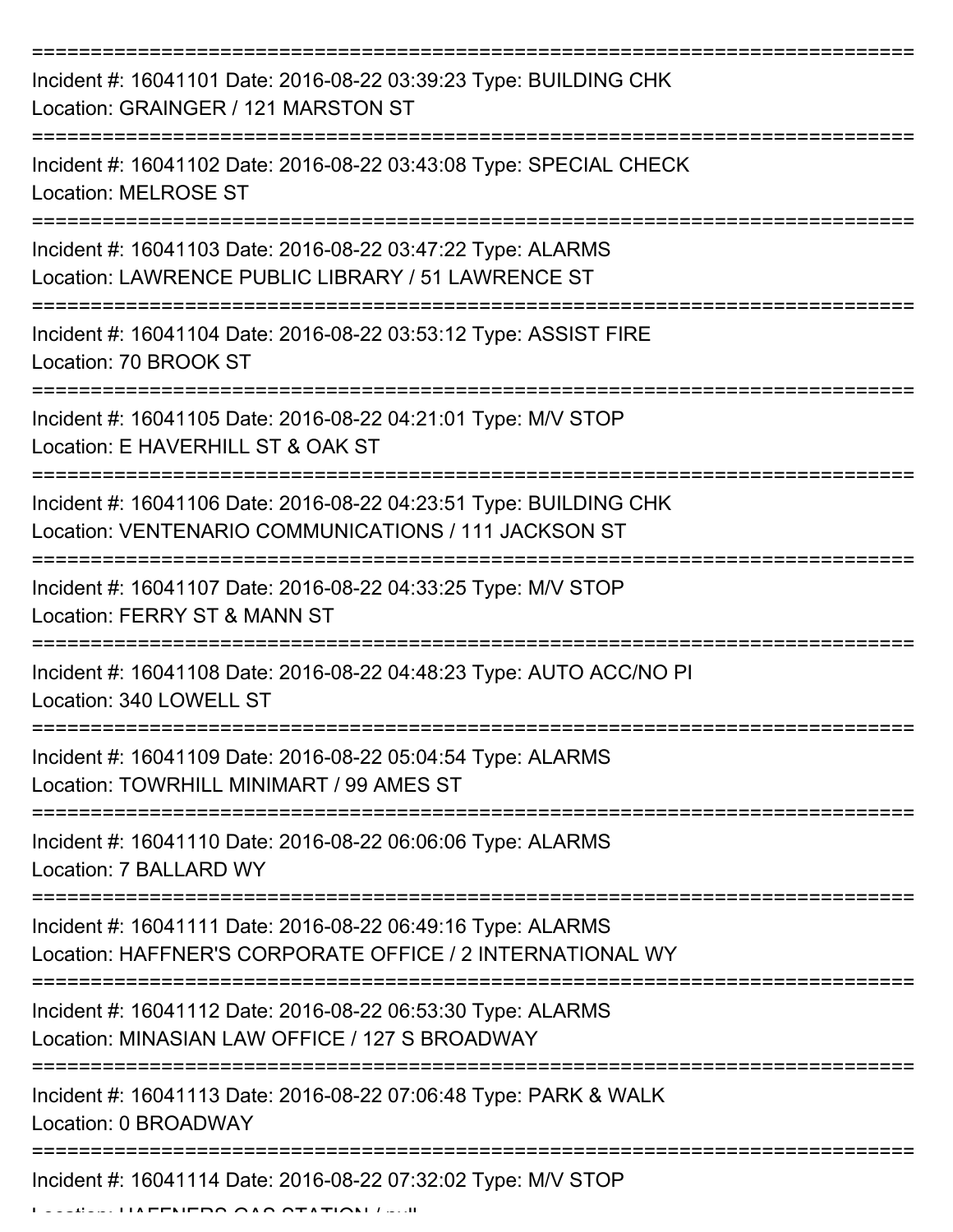| Incident #: 16041115 Date: 2016-08-22 07:35:38 Type: M/V STOP<br>Location: FOSTER ST & MARKET ST                          |
|---------------------------------------------------------------------------------------------------------------------------|
| Incident #: 16041116 Date: 2016-08-22 07:41:00 Type: M/V STOP<br>Location: BROADWAY & ESSEX ST                            |
| Incident #: 16041117 Date: 2016-08-22 07:43:36 Type: M/V STOP<br>Location: BELKNAP ST & EVERETT ST                        |
| Incident #: 16041119 Date: 2016-08-22 07:46:29 Type: M/V STOP<br>Location: BELKNAP ST & EVERETT ST                        |
| Incident #: 16041118 Date: 2016-08-22 07:48:50 Type: LOST PROPERTY<br><b>Location: ESSEX ST</b>                           |
| Incident #: 16041120 Date: 2016-08-22 07:52:14 Type: UNWANTEDGUEST<br>Location: 21 E HAVERHILL ST FL 2                    |
| Incident #: 16041121 Date: 2016-08-22 07:59:06 Type: M/V STOP<br>Location: 250 BROADWAY                                   |
| Incident #: 16041122 Date: 2016-08-22 08:06:41 Type: UNATENEDCHILD<br>Location: LAWRENCE SENIOR CENTER / 155 HAVERHILL ST |
| Incident #: 16041123 Date: 2016-08-22 08:30:33 Type: LARCENY/PAST<br>Location: 400 HAVERHILL ST                           |
| Incident #: 16041124 Date: 2016-08-22 09:08:12 Type: M/V STOP<br>Location: LENOX CIR & LOUISBERG ST                       |
| Incident #: 16041125 Date: 2016-08-22 09:08:24 Type: INVESTIGATION<br>Location: 429 ANDOVER ST                            |
| Incident #: 16041126 Date: 2016-08-22 09:09:53 Type: INVESTIGATION<br>Location: LAWRENCE HIGH SCHOOL / 70 N PARISH RD     |
| Incident #: 16041127 Date: 2016-08-22 09:10:32 Type: M/V STOP<br>Location: AMESBURY ST & COMMON ST                        |
| Incident #: 16041128 Date: 2016-08-22 09:12:12 Type: M/V STOP                                                             |

Location: MEDDIMACK ST & DADKED ST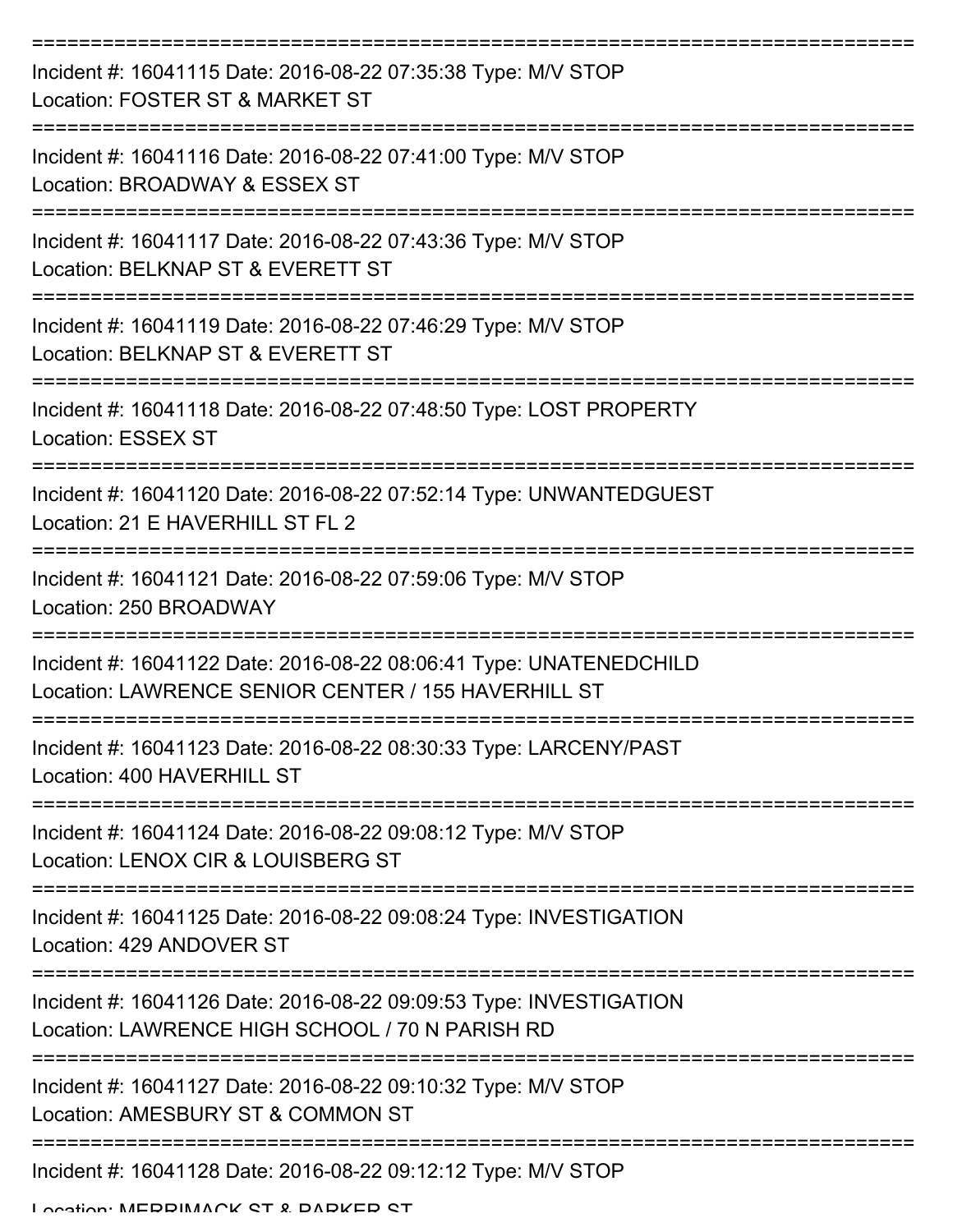| Incident #: 16041129 Date: 2016-08-22 09:14:45 Type: UNWANTEDGUEST<br>Location: 150 PARK ST                                |
|----------------------------------------------------------------------------------------------------------------------------|
| Incident #: 16041130 Date: 2016-08-22 09:16:08 Type: ALARM/BURG<br>Location: NEW ENGLAND CONF UNITED METHOD / 276 ESSEX ST |
| Incident #: 16041131 Date: 2016-08-22 09:23:49 Type: 209A/SERVE<br>Location: 112 ALLSTON ST                                |
| Incident #: 16041132 Date: 2016-08-22 09:30:54 Type: MAL DAMAGE<br>Location: 311 WATER ST                                  |
| Incident #: 16041133 Date: 2016-08-22 09:32:03 Type: COURT DOC SERVE<br>Location: 20 WILMOT ST                             |
| Incident #: 16041134 Date: 2016-08-22 09:33:09 Type: PARK & WALK<br>Location: BRADFORD ST & BROADWAY                       |
| Incident #: 16041135 Date: 2016-08-22 09:37:37 Type: 209A/SERVE<br>Location: 364 LAWRENCE ST                               |
| Incident #: 16041136 Date: 2016-08-22 09:45:58 Type: INVESTIGATION<br>Location: 28 CHANDLER ST                             |
| Incident #: 16041137 Date: 2016-08-22 09:48:02 Type: UNWANTEDGUEST<br>Location: U-HAUL RENTAL / 375 BROADWAY               |
| Incident #: 16041138 Date: 2016-08-22 09:57:47 Type: STOL/MV/PAS<br>Location: 8 SWAN ST                                    |
| Incident #: 16041139 Date: 2016-08-22 10:18:16 Type: ALARM/BURG<br>Location: 256 ESSEX ST                                  |
| Incident #: 16041140 Date: 2016-08-22 10:36:17 Type: ANIMAL COMPL<br>Location: 37-39 OREGON AV                             |
| Incident #: 16041141 Date: 2016-08-22 10:42:50 Type: INVESTIGATION<br>Location: 90 LOWELL ST                               |
| Incident #: 16041142 Date: 2016-08-22 11:04:41 Type: TOW OF M/V<br>Location: KENDALL ST & KING ST                          |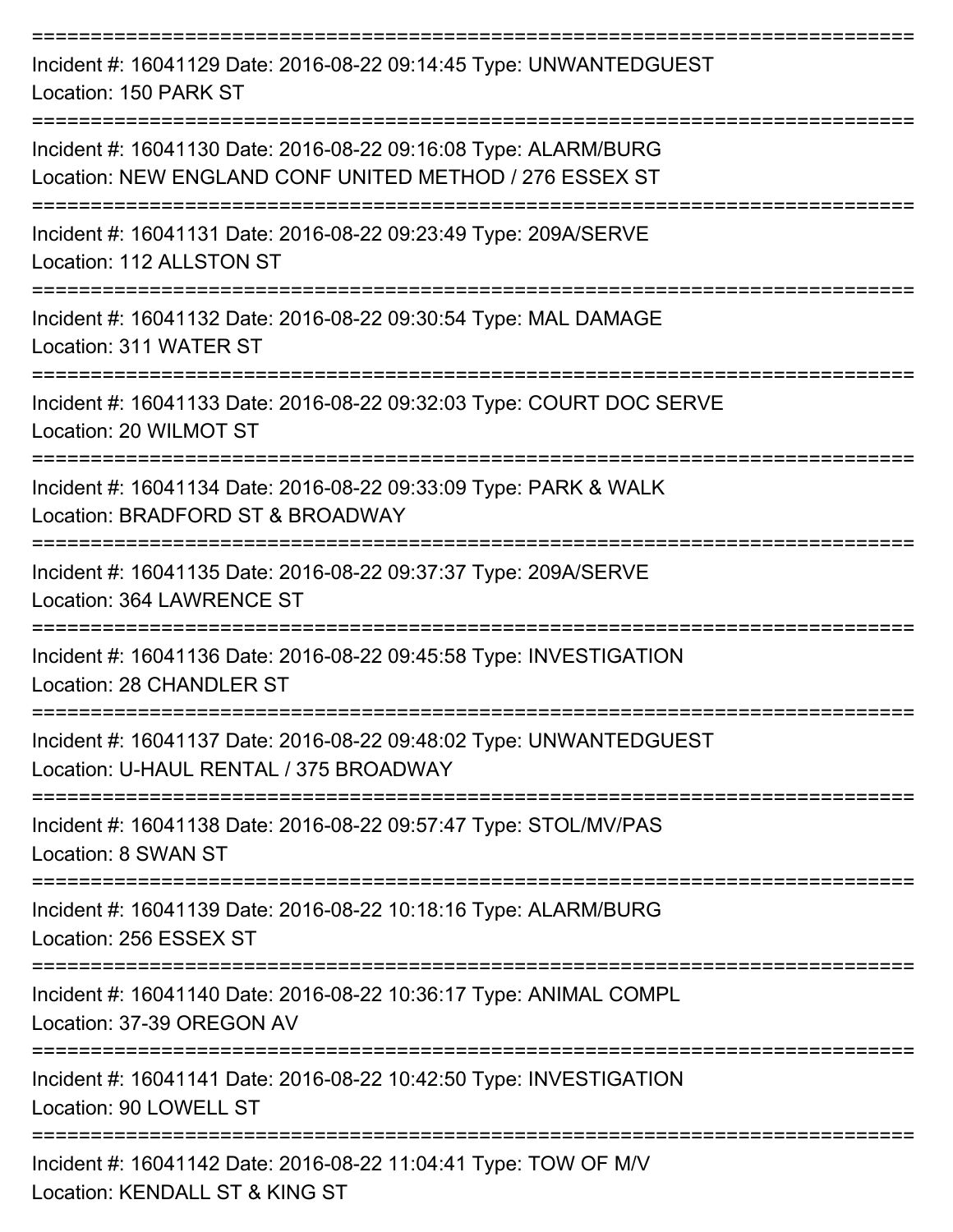| Incident #: 16041143 Date: 2016-08-22 11:20:57 Type: M/V STOP<br>Location: BENNINGTON ST & CHESTNUT ST                                   |
|------------------------------------------------------------------------------------------------------------------------------------------|
| Incident #: 16041144 Date: 2016-08-22 11:25:52 Type: INVESTIGATION<br>Location: 220 BRUCE ST                                             |
| Incident #: 16041145 Date: 2016-08-22 11:28:19 Type: DRUG VIO<br>Location: 388 HAMPSHIRE ST                                              |
| Incident #: 16041146 Date: 2016-08-22 11:33:31 Type: COURT DOC SERVE<br>Location: 10 COOLIDGE ST                                         |
| Incident #: 16041147 Date: 2016-08-22 11:34:36 Type: AUTO ACC/NO PI<br>Location: 71 AVON ST                                              |
| :===================================<br>Incident #: 16041148 Date: 2016-08-22 11:43:33 Type: COURT DOC SERVE<br>Location: 52 CRESCENT ST |
| ===================<br>Incident #: 16041149 Date: 2016-08-22 11:44:01 Type: MV/BLOCKING<br>Location: 34 GALE ST                          |
| Incident #: 16041150 Date: 2016-08-22 11:48:35 Type: COURT DOC SERVE<br>Location: 103 MAY ST                                             |
| Incident #: 16041151 Date: 2016-08-22 12:01:38 Type: HIT & RUN M/V<br>Location: 50 CEDAR ST                                              |
| Incident #: 16041152 Date: 2016-08-22 12:04:42 Type: A&B PAST<br>Location: 2 WILLOW ST                                                   |
| Incident #: 16041153 Date: 2016-08-22 12:10:32 Type: INVESTIGATION<br>Location: 200 COMMON ST                                            |
| Incident #: 16041154 Date: 2016-08-22 12:14:41 Type: M/V STOP<br>Location: BRADFORD ST & WEST ST                                         |
| Incident #: 16041155 Date: 2016-08-22 12:15:03 Type: M/V STOP<br>Location: BROADWAY & METHUEN ST                                         |
| Incident #: 16041156 Date: 2016-08-22 12:27:07 Type: SUICIDE ATTEMPT<br>Location: 18 HOLTON ST FL 1                                      |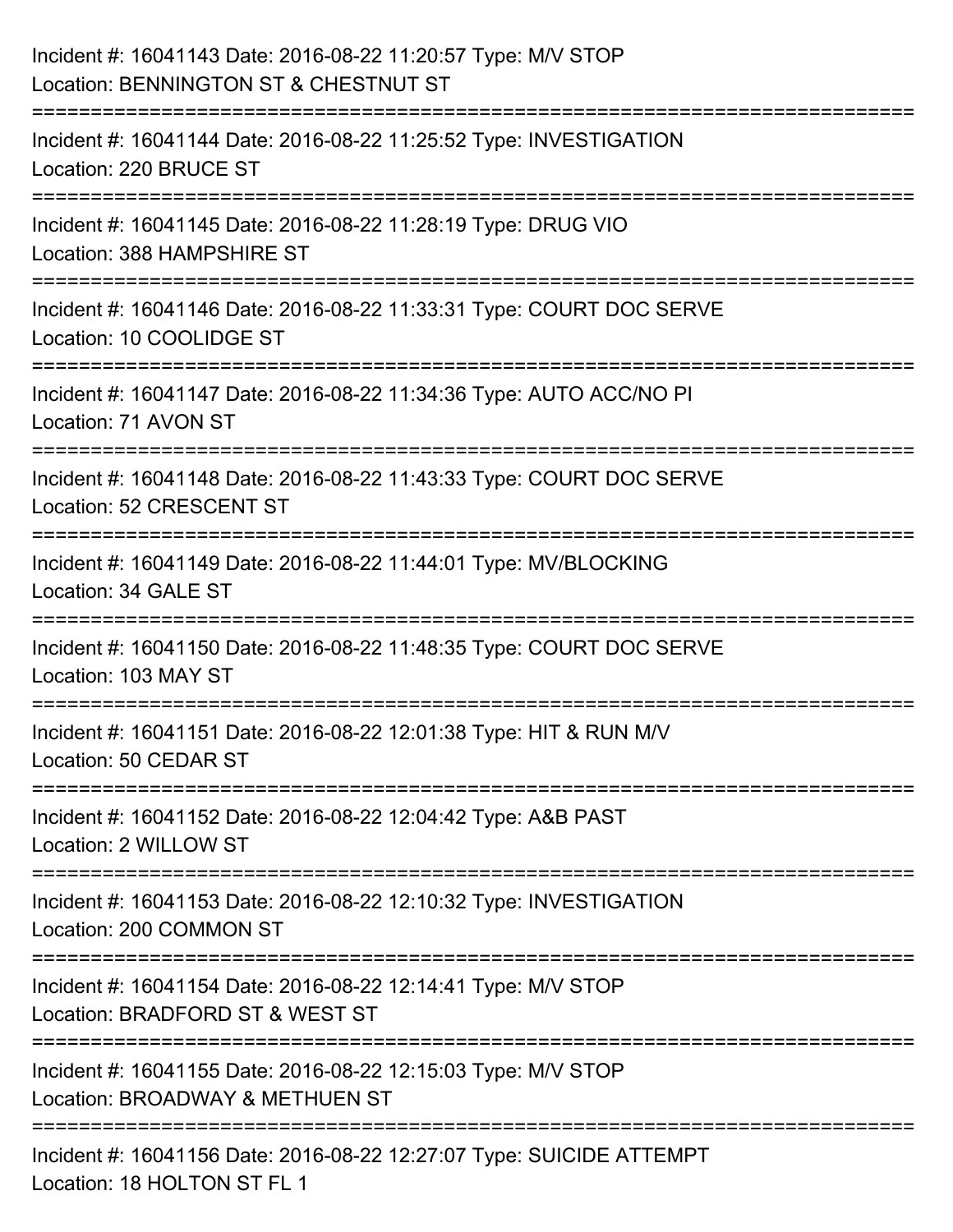| Incident #: 16041157 Date: 2016-08-22 12:27:31 Type: LOST PROPERTY<br>Location: CLADDAGH PUB / 399 CANAL ST                        |
|------------------------------------------------------------------------------------------------------------------------------------|
| Incident #: 16041158 Date: 2016-08-22 12:29:45 Type: SUS PERS/MV<br>Location: GO 1 DOLLAR / 73 WINTHROP AV                         |
| Incident #: 16041159 Date: 2016-08-22 12:34:13 Type: SUS PERS/MV<br>Location: METHUEN ST & NEWBURY ST                              |
| Incident #: 16041160 Date: 2016-08-22 12:34:31 Type: MV/BLOCKING<br>Location: 68 EXCHANGE ST                                       |
| Incident #: 16041161 Date: 2016-08-22 12:53:12 Type: M/V STOP<br>Location: S BROADWAY & SHATTUCK ST                                |
| Incident #: 16041162 Date: 2016-08-22 13:07:02 Type: M/V STOP<br>Location: 473 ESSEX ST                                            |
| Incident #: 16041163 Date: 2016-08-22 13:12:29 Type: ALARM/HOLD<br>Location: 651 BROADWAY                                          |
| Incident #: 16041165 Date: 2016-08-22 13:20:08 Type: KEEP PEACE<br>Location: 14 EXETER ST                                          |
| Incident #: 16041164 Date: 2016-08-22 13:20:32 Type: ALARM/BURG<br>Location: 39 STORROW ST                                         |
| Incident #: 16041166 Date: 2016-08-22 13:28:41 Type: 209A/SERVE<br>Location: 84 BENNINGTON ST<br>--------------------------------- |
| Incident #: 16041167 Date: 2016-08-22 13:29:00 Type: DOMESTIC/PROG<br>Location: 112 FARNHAM ST                                     |
| Incident #: 16041168 Date: 2016-08-22 13:35:54 Type: INVESTIGATION<br>Location: 407 ESSEX ST                                       |
| Incident #: 16041169 Date: 2016-08-22 13:36:19 Type: GENERAL SERV<br>Location: 104 FARNHAM ST                                      |
| Incident #: 16041170 Date: 2016-08-22 13:37:23 Type: DRUG VIO<br>Location: PARKER ST & SPRINGFIELD ST                              |

===========================================================================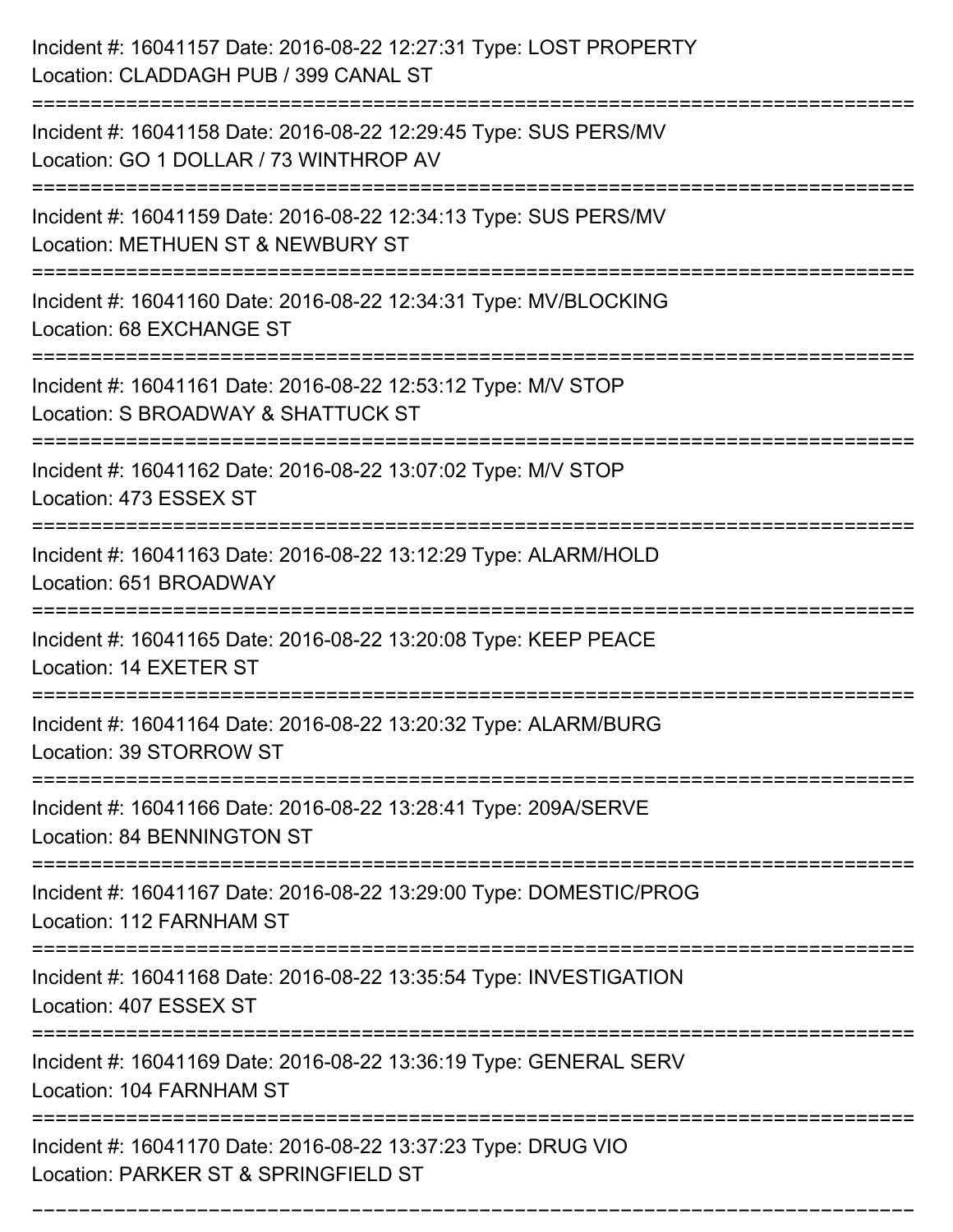| Incident #: 16041171 Date: 2016-08-22 13:41:57 Type: MV/BLOCKING<br>Location: 115 BUNKERHILL ST<br>==============================     |
|---------------------------------------------------------------------------------------------------------------------------------------|
| Incident #: 16041172 Date: 2016-08-22 13:43:50 Type: LARCENY/PAST<br>Location: 35 BOSTON ST                                           |
| Incident #: 16041173 Date: 2016-08-22 13:45:26 Type: TOW OF M/V<br>Location: 351 PROSPECT ST<br>:==================================== |
| Incident #: 16041174 Date: 2016-08-22 13:46:47 Type: UNWANTEDGUEST<br>Location: 72 HAWLEY ST                                          |
| Incident #: 16041175 Date: 2016-08-22 13:47:23 Type: SHOPLIFTING<br>Location: CVS PHARMACY / 266 BROADWAY                             |
| Incident #: 16041176 Date: 2016-08-22 13:54:43 Type: A&B PROG<br>Location: BERKELEY ST & JACKSON ST                                   |
| Incident #: 16041177 Date: 2016-08-22 13:56:34 Type: 209A/SERVE<br>Location: 191 MAPLE ST                                             |
| Incident #: 16041178 Date: 2016-08-22 13:58:57 Type: LIC PLATE STO<br>Location: 114 MARSTON ST                                        |
| Incident #: 16041179 Date: 2016-08-22 14:03:28 Type: B&E/PAST<br>Location: 321 SALEM ST #D                                            |
| Incident #: 16041180 Date: 2016-08-22 14:06:19 Type: SUS PERS/MV<br>Location: 109 SYLVESTER ST                                        |
| Incident #: 16041181 Date: 2016-08-22 14:18:58 Type: ALARM/BURG<br>Location: 205 BROADWAY #3                                          |
| Incident #: 16041182 Date: 2016-08-22 14:21:22 Type: AUTO ACC/NO PI<br>Location: WEST ST & WILLOUGHBY ST                              |
| Incident #: 16041183 Date: 2016-08-22 14:34:17 Type: AUTO ACC/PI<br>Location: LEBANON ST & WHITE ST                                   |
| Incident #: 16041184 Date: 2016-08-22 14:50:13 Type: LARCENY/PAST<br>Location: AUTO ZONE / 380 BROADWAY                               |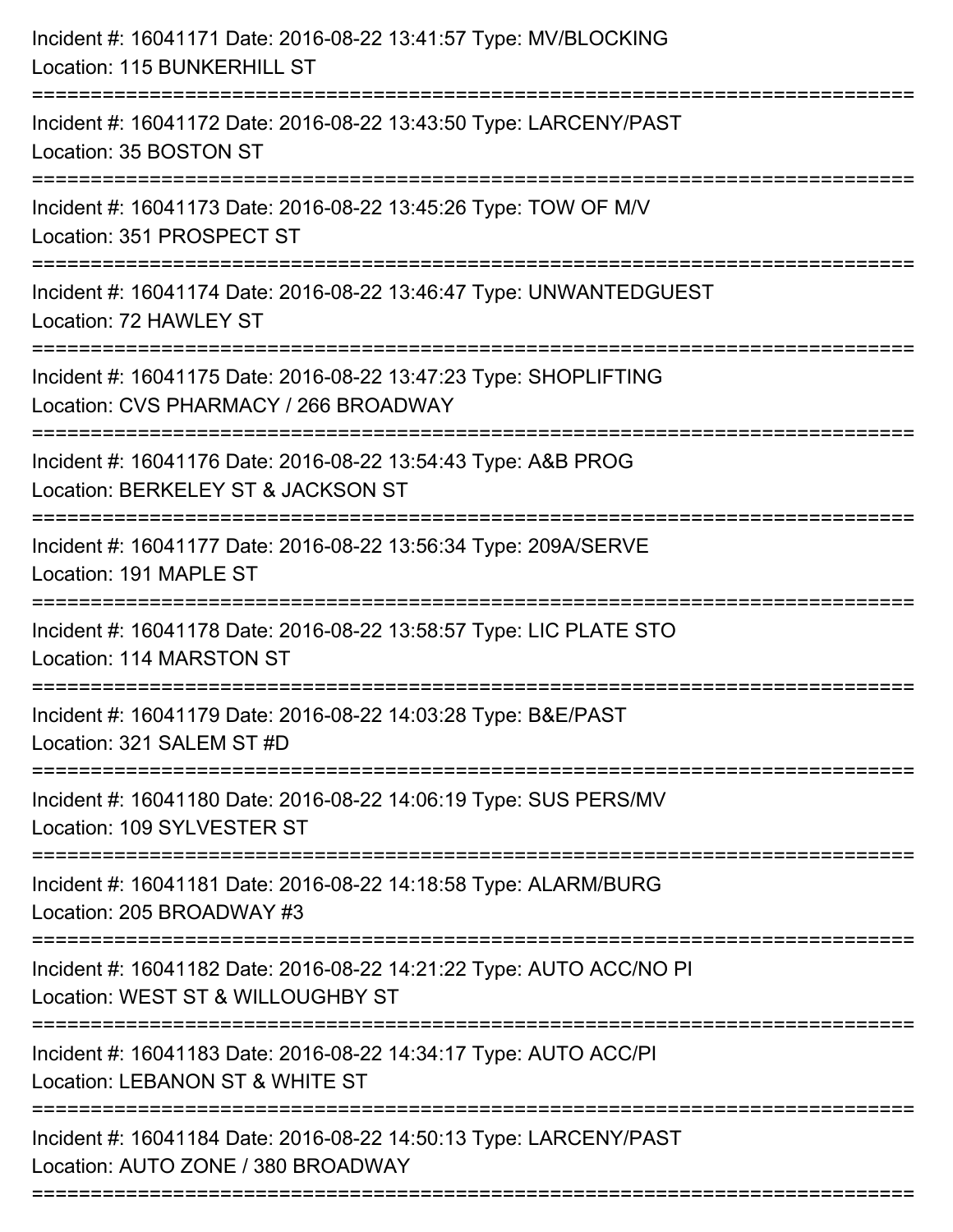Location: 2ND HAND MANIA / 81 S BROADWAY =========================================================================== Incident #: 16041186 Date: 2016-08-22 15:17:16 Type: AUTO ACC/NO PI Location: ALDER ST & WALNUT ST =========================================================================== Incident #: 16041187 Date: 2016-08-22 15:21:04 Type: AUTO ACC/NO PI Location: KELLY FURNITURE / 0 BROADWAY =========================================================================== Incident #: 16041188 Date: 2016-08-22 15:25:03 Type: LARCENY/MV/PAST Location: 9 SALEM ST =========================================================================== Incident #: 16041189 Date: 2016-08-22 15:34:01 Type: DRUG VIO Location: 640 S UNION ST =========================================================================== Incident #: 16041190 Date: 2016-08-22 15:37:18 Type: GENERAL SERV Location: 21 HUDSON AV =========================================================================== Incident #: 16041191 Date: 2016-08-22 15:53:43 Type: DRUG VIO Location: WALGREENS / 220 S BROADWAY =========================================================================== Incident #: 16041192 Date: 2016-08-22 15:59:30 Type: LOST PROPERTY Location: 244 MT VERNON ST =========================================================================== Incident #: 16041193 Date: 2016-08-22 16:08:49 Type: TOW OF M/V Location: 41 CRESTWOOD CIR =========================================================================== Incident #: 16041194 Date: 2016-08-22 16:11:45 Type: SHOPLIFTING Location: CVS PHARMACY / 266 BROADWAY =========================================================================== Incident #: 16041195 Date: 2016-08-22 16:13:45 Type: AUTO ACC/NO PI Location: 28 WATER ST =========================================================================== Incident #: 16041196 Date: 2016-08-22 16:30:58 Type: AUTO ACC/NO PI Location: ARLINGTON ST & LAWRENCE ST =========================================================================== Incident #: 16041197 Date: 2016-08-22 16:32:39 Type: DISTURBANCE Location: 1 GENERAL ST =========================================================================== Incident #: 16041198 Date: 2016-08-22 16:33:10 Type: SEX OFF. PAST Location: 21 BERKELEY ST ===========================================================================

Incident #: 16041200 Date: 2016 08 22 16:38:31 Type: DISTURBANCE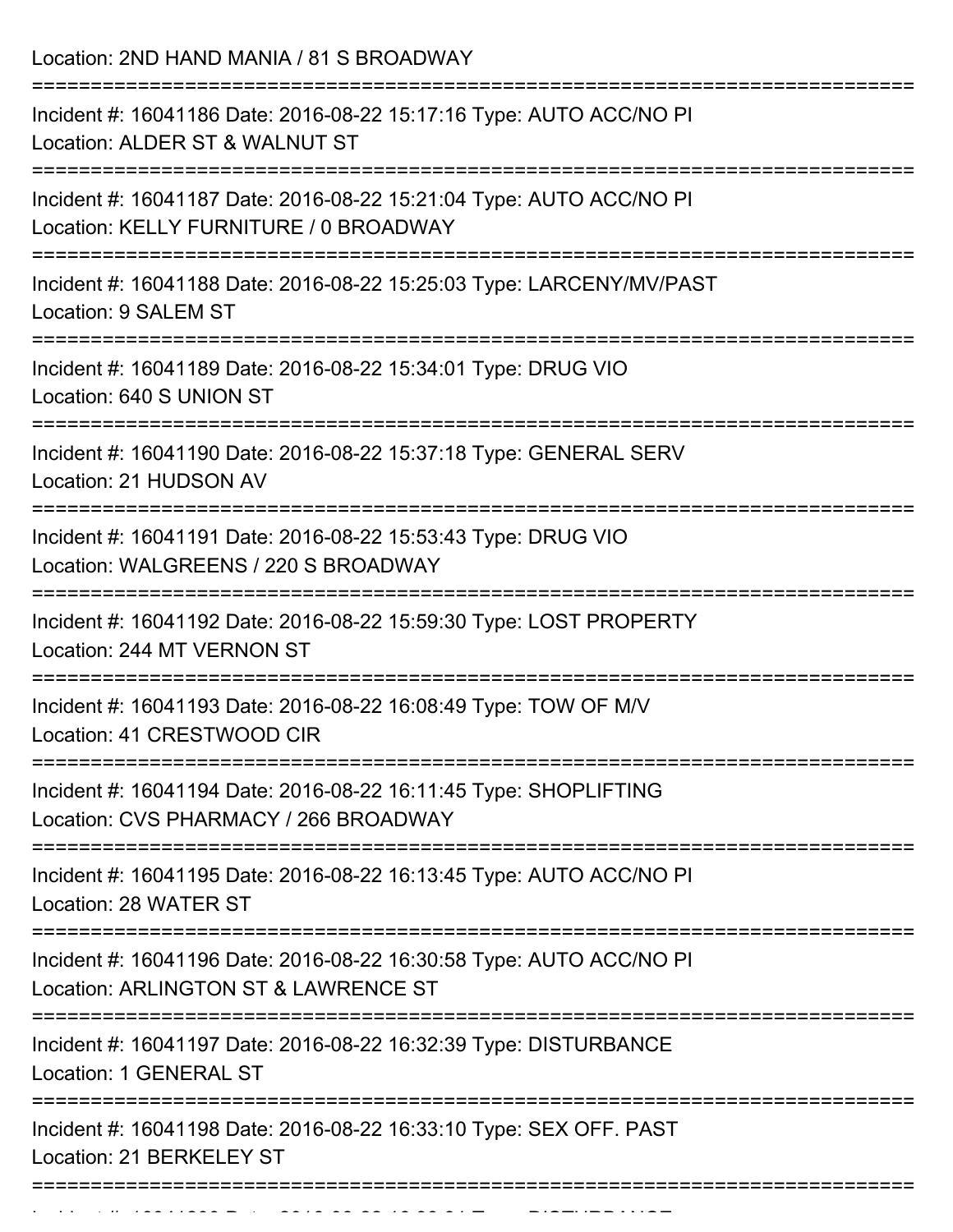Location: 13 W LAUREL ST

| Incident #: 16041199 Date: 2016-08-22 16:38:48 Type: DOMESTIC/PAST<br>Location: BROADWAY & LOWELL ST                             |
|----------------------------------------------------------------------------------------------------------------------------------|
| Incident #: 16041201 Date: 2016-08-22 16:46:37 Type: GENERAL SERV<br>Location: BELLEVUE CEMETERY                                 |
| Incident #: 16041202 Date: 2016-08-22 16:49:28 Type: ALARM/BURG<br>Location: 482 LOWELL ST                                       |
| Incident #: 16041203 Date: 2016-08-22 17:03:19 Type: CK WELL BEING<br>Location: 439 S UNION ST #REAR FL 1                        |
| Incident #: 16041204 Date: 2016-08-22 17:15:57 Type: DRUG VIO<br>Location: OZZIES PIZZA II / 197 PARKER ST                       |
| Incident #: 16041205 Date: 2016-08-22 17:34:54 Type: AUTO ACC/NO PI<br>Location: 83 ABBOTT ST                                    |
| Incident #: 16041206 Date: 2016-08-22 17:41:09 Type: M/V STOP<br>Location: AMESBURY ST & CANAL ST                                |
| Incident #: 16041207 Date: 2016-08-22 17:43:04 Type: DRUG VIO<br><b>Location: EUTAW ST</b>                                       |
| Incident #: 16041208 Date: 2016-08-22 17:51:02 Type: M/V STOP<br>Location: S BROADWAY<br>----------------                        |
| Incident #: 16041209 Date: 2016-08-22 17:52:12 Type: MV/BLOCKING<br>Location: 185 NEWBURY ST                                     |
| ------------------------<br>Incident #: 16041210 Date: 2016-08-22 17:55:41 Type: SUS PERS/MV<br>Location: CLIFTON ST & DRACUT ST |
| Incident #: 16041211 Date: 2016-08-22 17:57:00 Type: LARCENY/PAST<br>Location: AMESBURY ST & COMMON ST                           |
| Incident #: 16041212 Date: 2016-08-22 18:03:00 Type: DISTURBANCE<br>Location: 103 JACKSON ST #4 FL 2                             |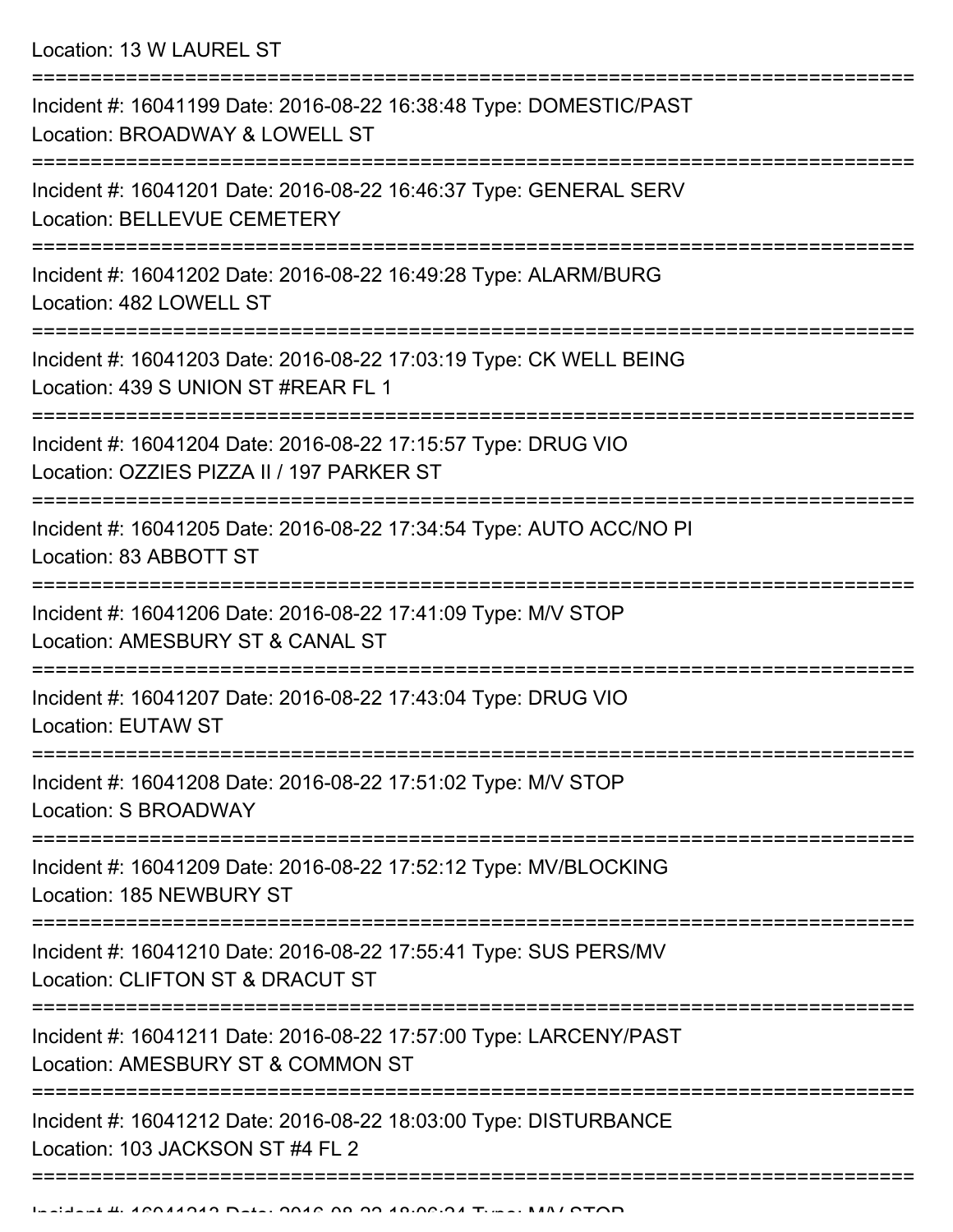| Location: COMMON ST & HAMPSHIRE ST                                                                                                                                           |
|------------------------------------------------------------------------------------------------------------------------------------------------------------------------------|
| Incident #: 16041214 Date: 2016-08-22 18:18:07 Type: ARSON/ATTEMPT<br>Location: WETHERBEE SCHOOL / 75 NEWTON ST<br>==============================<br>----------------------- |
| Incident #: 16041215 Date: 2016-08-22 18:23:49 Type: DRUG VIO<br><b>Location: AUBURN ST</b>                                                                                  |
| Incident #: 16041216 Date: 2016-08-22 18:28:55 Type: MAN DOWN<br><b>Location: WEST ST</b>                                                                                    |
| Incident #: 16041217 Date: 2016-08-22 18:34:32 Type: ROBBERY PAST<br>Location: BROADWAY & CROSS ST                                                                           |
| Incident #: 16041218 Date: 2016-08-22 18:37:51 Type: M/V STOP<br>Location: 323 HOWARD ST                                                                                     |
| Incident #: 16041219 Date: 2016-08-22 18:44:38 Type: M/V STOP<br>Location: 255 ESSEX ST                                                                                      |
| Incident #: 16041220 Date: 2016-08-22 18:45:55 Type: NOISE ORD<br>Location: BAILEY ST & FOSTER ST                                                                            |
| Incident #: 16041221 Date: 2016-08-22 18:48:29 Type: UNWANTEDGUEST<br>Location: 90 SUMMER ST                                                                                 |
| Incident #: 16041222 Date: 2016-08-22 18:58:53 Type: TRESPASSING<br>Location: 13 WEBSTER CT                                                                                  |
| Incident #: 16041223 Date: 2016-08-22 18:59:02 Type: M/V STOP<br>Location: BROADWAY & PARK ST                                                                                |
| Incident #: 16041224 Date: 2016-08-22 19:02:04 Type: MV/BLOCKING<br><b>Location: 1 TREMONT ST</b>                                                                            |
| Incident #: 16041226 Date: 2016-08-22 19:06:43 Type: LOST PROPERTY<br>Location: 481 HAMPSHIRE ST                                                                             |
| Incident #: 16041225 Date: 2016-08-22 19:10:00 Type: INVEST CONT<br>Location: 20 WOLMOT ST                                                                                   |
|                                                                                                                                                                              |

Incident #: 16041227 Date: 2016-08-22 19:17:37 Type: MV/BLOCKING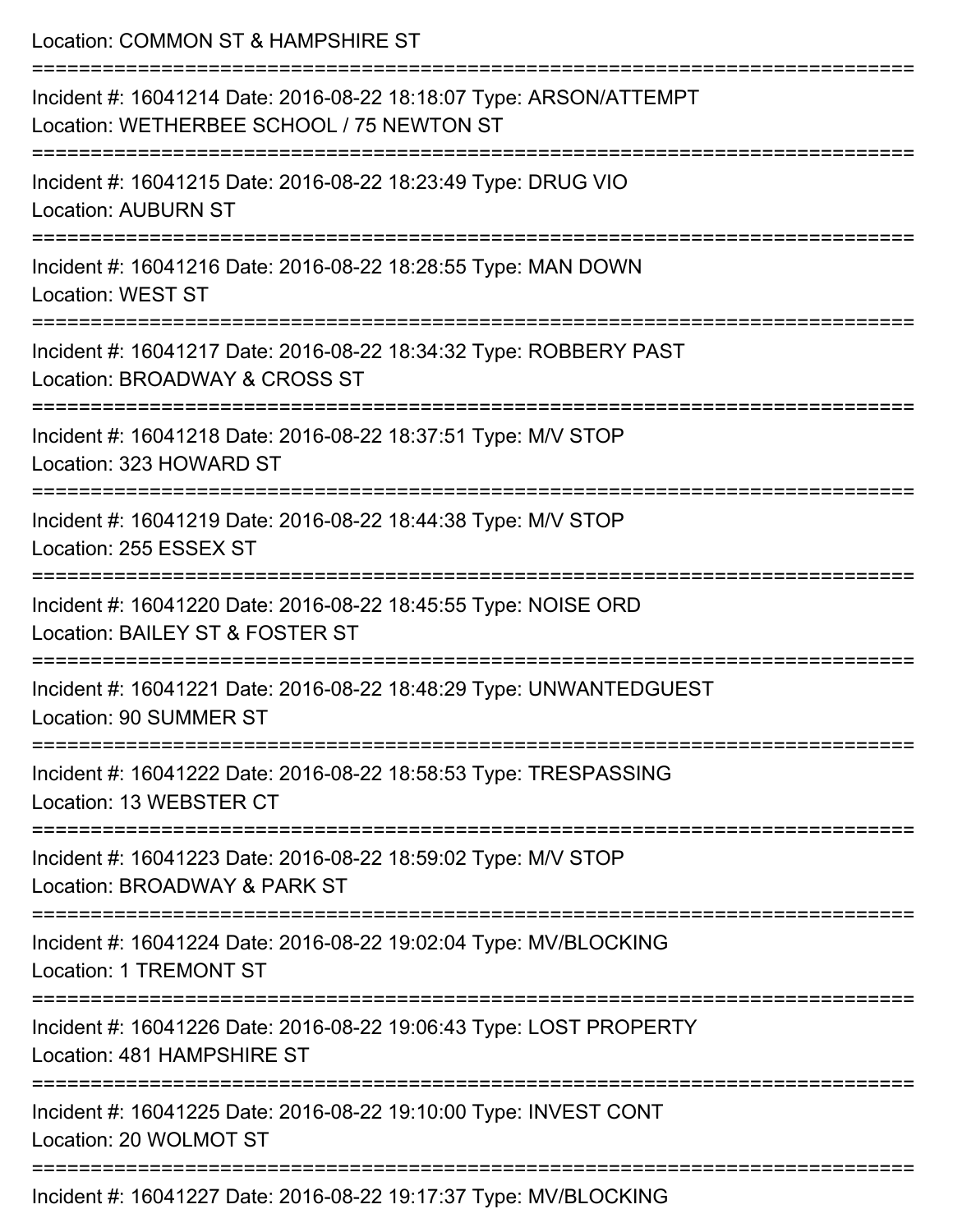| Incident #: 16041228 Date: 2016-08-22 19:38:06 Type: NOISE ORD<br>Location: 50 SHAWMUT ST                   |
|-------------------------------------------------------------------------------------------------------------|
| Incident #: 16041229 Date: 2016-08-22 20:05:11 Type: M/V STOP<br>Location: 90 LOWELL ST                     |
| Incident #: 16041230 Date: 2016-08-22 20:09:18 Type: M/V STOP<br><b>Location: AMESBURY ST</b>               |
| Incident #: 16041231 Date: 2016-08-22 20:10:13 Type: LARCENY/PAST<br>Location: 247 HIGH ST                  |
| Incident #: 16041232 Date: 2016-08-22 20:30:10 Type: ALARM/BURG<br>Location: 123 LAWRENCE ST                |
| Incident #: 16041234 Date: 2016-08-22 20:34:23 Type: STOL/MV/PAS<br>Location: 550 BROADWAY                  |
| Incident #: 16041233 Date: 2016-08-22 20:34:32 Type: SUS PERS/MV<br>Location: 41 BERKELEY ST                |
| Incident #: 16041235 Date: 2016-08-22 20:37:53 Type: MAN DOWN<br>Location: BROADWAY & ESSEX ST              |
| Incident #: 16041237 Date: 2016-08-22 21:06:00 Type: ALARM/BURG<br>Location: BRUCE SCHOOL / 135 BUTLER ST   |
| Incident #: 16041236 Date: 2016-08-22 21:06:04 Type: DISTURBANCE<br>Location: 75 GREENWOOD ST FL 1          |
| Incident #: 16041238 Date: 2016-08-22 21:13:07 Type: SHOTS FIRED<br>Location: VALLEY FORUM / 654 S UNION ST |
| Incident #: 16041239 Date: 2016-08-22 21:23:50 Type: MV/BLOCKING<br>Location: 6 E HAVERHILL ST              |
| Incident #: 16041240 Date: 2016-08-22 21:24:10 Type: NOISE ORD<br>Location: 53 BELLEVUE ST #1 FL 1          |
| Incident #: 16041241 Date: 2016-08-22 21:32:33 Type: DOMESTIC/PAST                                          |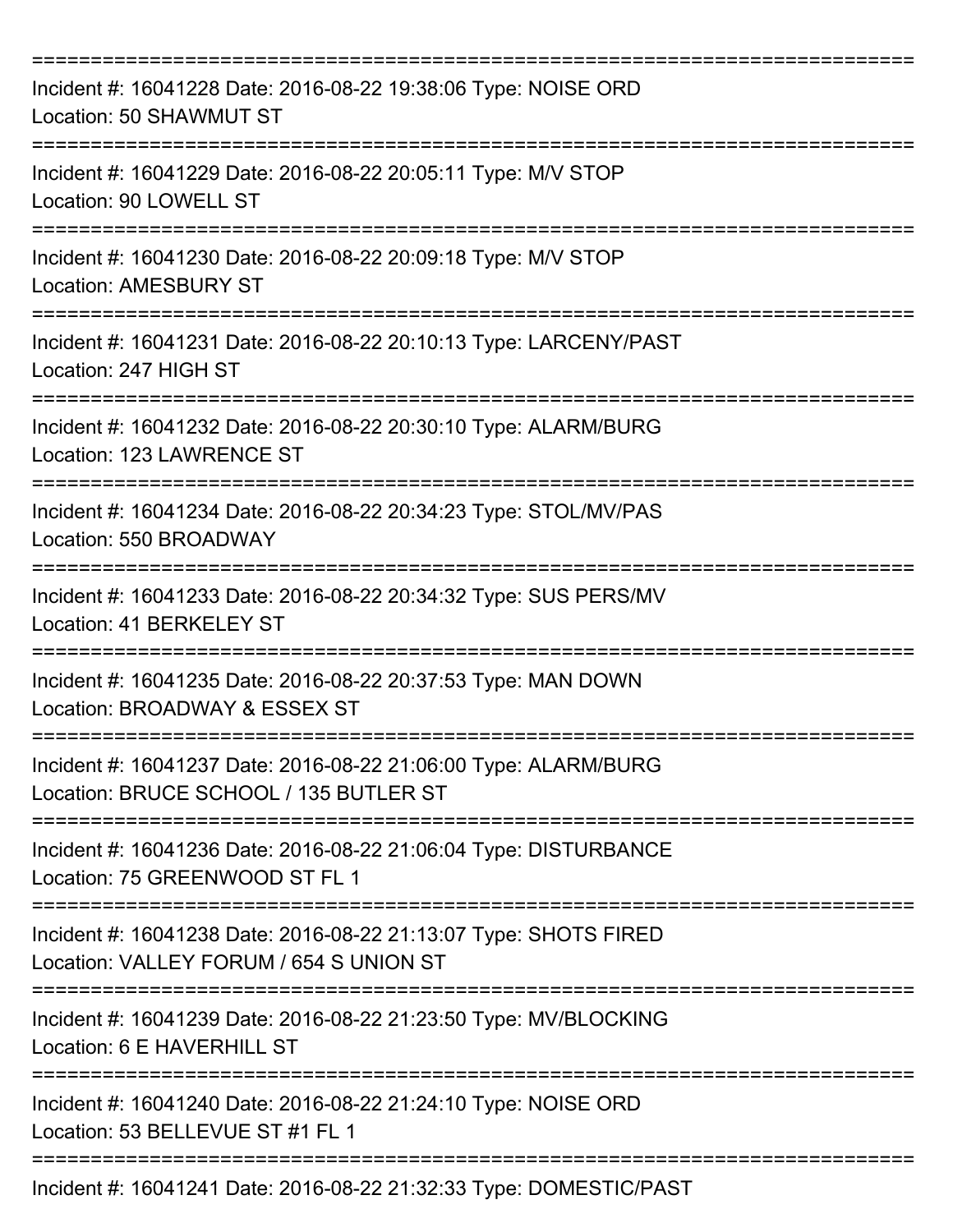| Incident #: 16041242 Date: 2016-08-22 21:34:53 Type: M/V STOP<br>Location: ALLSTON ST & HIGH ST                     |
|---------------------------------------------------------------------------------------------------------------------|
| Incident #: 16041243 Date: 2016-08-22 21:47:55 Type: M/V STOP<br>Location: ALLSTON ST & HIGH ST                     |
| Incident #: 16041244 Date: 2016-08-22 21:54:59 Type: M/V STOP<br>Location: HAMPSHIRE ST & LOWELL ST                 |
| Incident #: 16041245 Date: 2016-08-22 22:04:31 Type: ALARM/BURG<br>Location: LOAN USA / 92 BROADWAY                 |
| Incident #: 16041246 Date: 2016-08-22 22:09:19 Type: MEDIC SUPPORT<br>Location: 357 LOWELL ST FL 1                  |
| Incident #: 16041247 Date: 2016-08-22 22:12:10 Type: M/V STOP<br><b>Location: AMESBURY ST</b>                       |
| Incident #: 16041248 Date: 2016-08-22 22:25:24 Type: SUS PERS/MV<br>Location: BEACON ST & DUCKETT AV                |
| Incident #: 16041249 Date: 2016-08-22 22:52:25 Type: TOW/REPOSSED<br>Location: 3 FALMOUTH ST                        |
| Incident #: 16041250 Date: 2016-08-22 22:55:48 Type: NOISE ORD<br>Location: 77 S UNION ST #316                      |
| Incident #: 16041251 Date: 2016-08-22 22:57:52 Type: ALARM/BURG<br>Location: THE WEATHERBEE SCHOOL / 75 NEWTOWN ST  |
| Incident #: 16041252 Date: 2016-08-22 23:33:23 Type: ALARM/BURG<br>Location: DUARTE MULTI SERVICE / 195 LAWRENCE ST |
| Incident #: 16041253 Date: 2016-08-22 23:48:32 Type: MAL DAMAGE<br>Location: ACTON ST & WEST ST                     |
| Incident #: 16041254 Date: 2016-08-22 23:54:27 Type: M/V STOP<br>Location: ALLSTON ST & HIGH ST                     |
|                                                                                                                     |